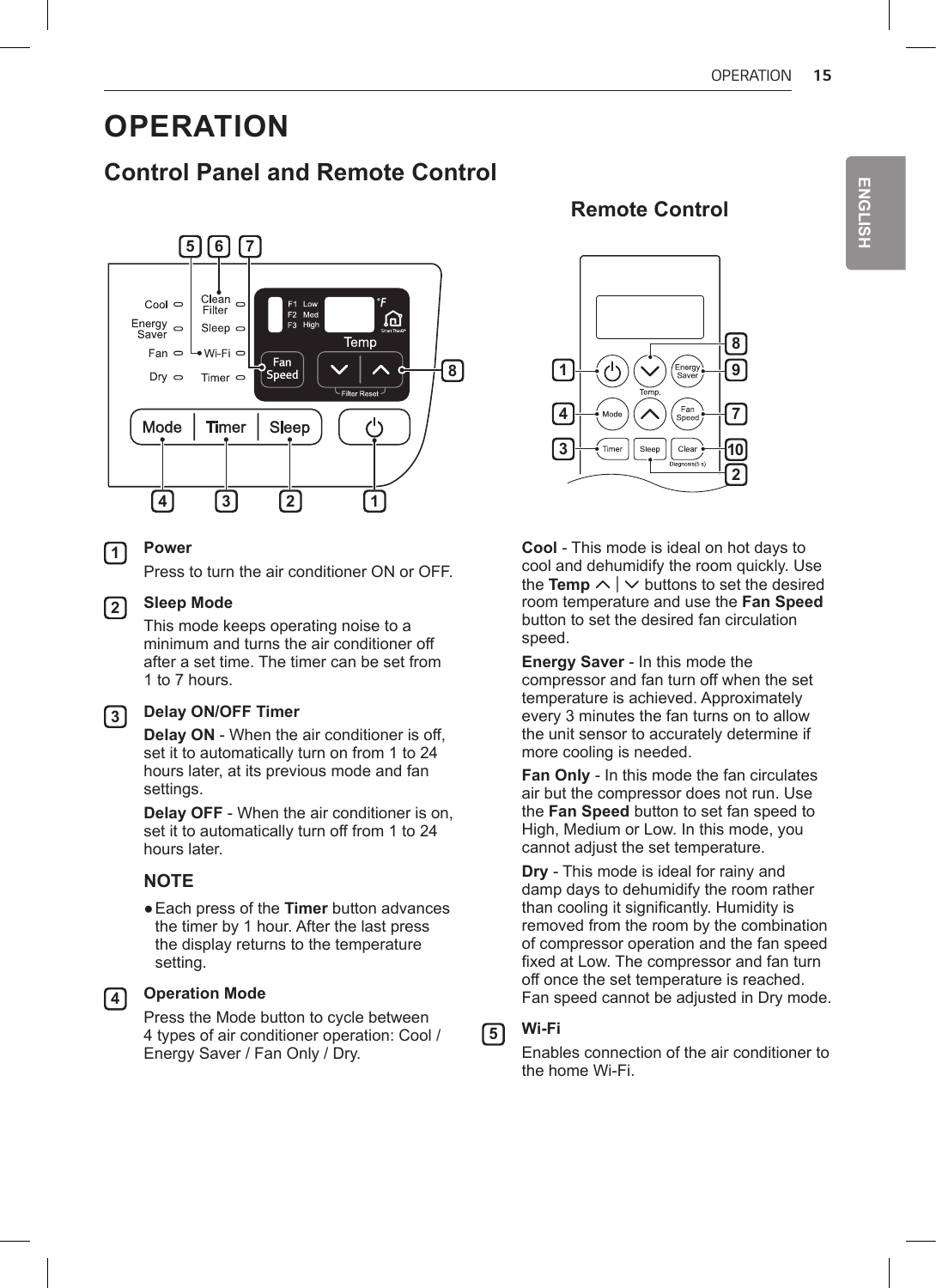#### **6 Clean Filter**

The Clean Filter LED lights up to notify you that the filter needs to be cleaned. After cleaning the filter, press **Temp**  $\land$  and  $\lor$ together on the control panel to turn off the Clean Filter light.

### **NOTE**

- The filter reset must be done using the control panel, not the remote control.
- ●This feature is a reminder to clean the air filter for more efficient operation. The LED light turns on after 250 hours of operation.

#### **7 Fan Speed**

Press to set the fan speed to Low (F1), Medium (F2), or High (F3).

#### **8 Temperature Control**

The thermostat monitors room temperature to maintain the desired temperature. The thermostat can be set between 60 °F–86 °F (16 °C–30 °C). Press  $\bigwedge$  or  $\bigvee$  arrows to increase or decrease temperature setting.

#### **9 Energy Saver**

In this mode the compressor and fan turn off when the set temperature is achieved. Approximately every 3 minutes the fan turns on to allow the unit sensor to accurately determine if more cooling is needed.

#### **10 Clear**

Cancel Sleep and Timer settings.

### **NOTE**

- ●**Auto Restart:** If the air conditioner turns off due to a power outage, it will restart automatically once the power is restored, with the same settings as were set before the unit turned off.
- ●**Energy Saver:** The unit defaults to the Energy Saver mode each time the unit is switched on except in Fan mode or when power is restored after an electrical power outage.
- ●The remote control will not function properly if the AC infrared sensor is exposed to direct light or if there are obstacles between the remote controller and the air conditioner.

## **Wireless Remote Control**

## **Inserting Batteries**

If the display screen of the remote control begins to fade, replace the batteries. Insert AAA (1.5 V) batteries before using the remote control.

**1** Remove the cover on the back of the remote control.



**2** Insert the new batteries and make sure that the + and - terminals of the batteries are installed correctly.



### **NOTE**

- ●New batteries are supplied with the air conditioner for use in the remote control.
- ●Do not use a rechargeable battery. Make sure that the battery is new.
- ●In order to prevent discharge, remove the battery from the remote control if the air conditioner is not going to be used for an extended period of time.
- Keep the remote control away from extremely hot or humid places.
- ●To maintain optimal operation of the remote control, the remote sensor should not be exposed to direct sunlight.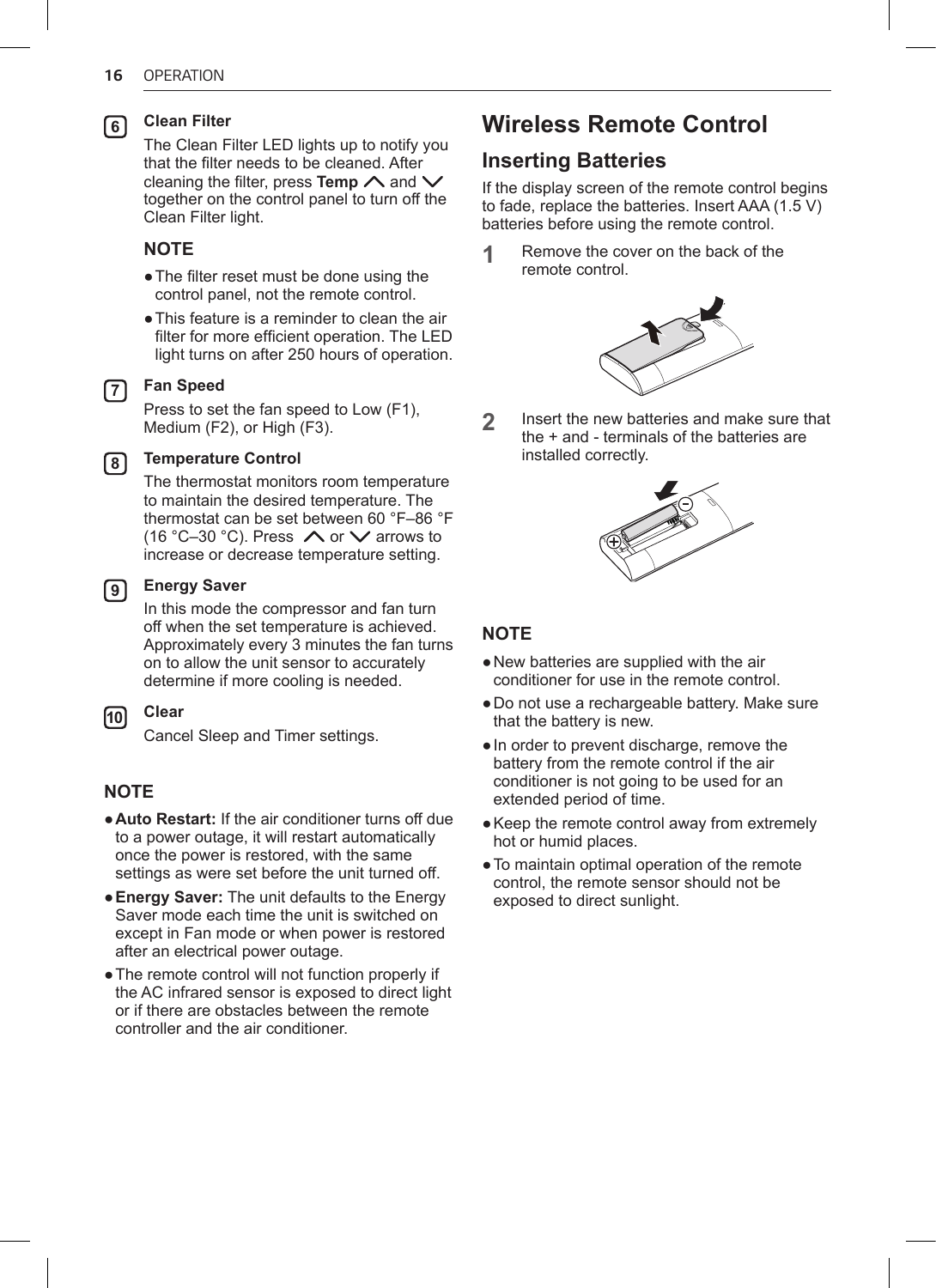## **Ventilation**

Push the ventilation lever in to the closed position to maintain the best cooling performance. Pull the ventilation lever out to open the vent and draw fresh air into the room.



# **Air Direction**

Airflow can be adjusted by changing the direction of the air conditioner's louvers.

## **Adjusting Horizontal Airflow Direction**

The horizontal airflow is adjusted by moving the levers of the vertical louvers to the left or right.



## **Adjusting Vertical Airflow Direction**

Touch the horizontal louvers to adjust the airflow up or down.



## **NOTE**

• When the weather is extremely hot, the unit may turn off automatically to protect the compressor.

# **Additional Features**

## **Drain Pipe**

In humid weather, excess water may cause the base pan to overflow. To drain the water, remove the drain cap and secure the drain pipe to the rear hole of the base pan.

# **CAUTION**

Take care when inserting the drain pipe. Push away from the sharp fins to avoid slipping and injuring yourself.

• Press the drain pipe into the hole by pushing down and away from the fins to avoid injury.



## **Slinger Fan**

This air conditioner is equipped with a slinger fan. (See drawing.)

The fan's outer ring picks up the condensed water from the base pan if the water level gets high enough. The water is then picked up by the fan and expelled through the condenser, making the air conditioner more efficient.

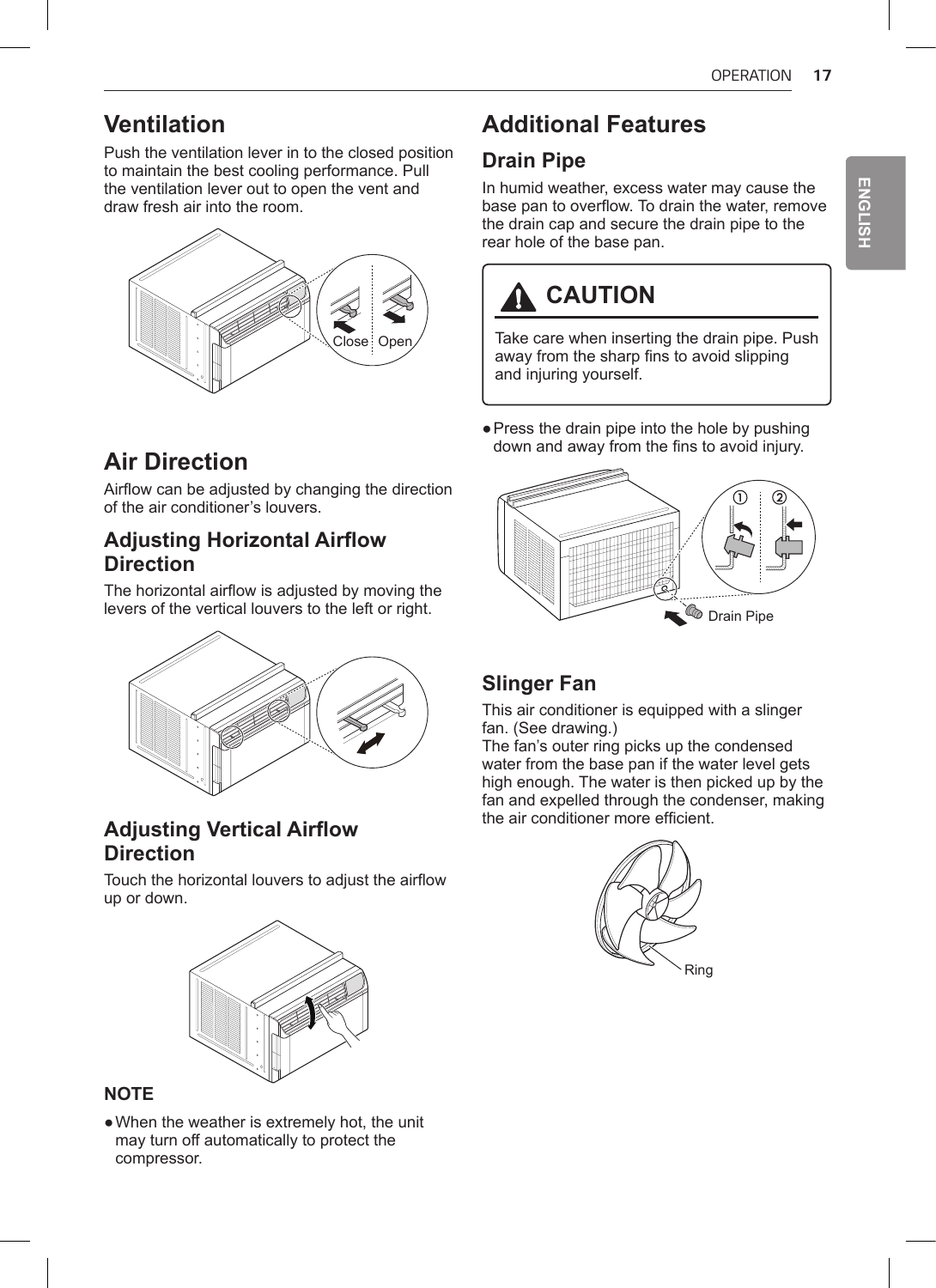# **SMART FUNCTIONS**

# **LG SmartThinQ Application**

The LG SmartThinQ application allows you to communicate with the appliance using a smartphone.

## **Before Using LG SmartThinQ**

 $\bullet$  For appliances with the  $\underline{\mathfrak{gl}}$  logo

- **1** Use a smartphone to check the strength of the wireless router (Wi-Fi network) near the appliance.
	- ●If the distance between the appliance and the wireless router is too far, the signal strength becomes weak. It may take a long time to register or installation may fail
- **2** Turn off the **Mobile data** or **Cellular Data** on your smartphone.

**3** Connect your smartphone to the wireless router.



## **NOTE**

- ●To verify the Wi-Fi connection, check that **Wi-Fi**  $\widehat{\mathcal{F}}$  icon on the control panel is lit.
- ●The appliance supports 2.4 GHz Wi-Fi networks only. To check your network frequency, contact your Internet service provider or refer to your wireless router manual.
- LG SmartThinQ is not responsible for any network connection problems or any faults, malfunctions, or errors caused by network connection.
- ●The surrounding wireless environment can make the wireless network service run slowly.
- ●If the appliance is having trouble connecting to the Wi-Fi network, it may be too far from the router. Purchase a Wi-Fi repeater (range extender) to improve the Wi-Fi signal strength.
- The network connection may not work properly depending on the Internet service provider.
- The Wi-Fi connection may not connect or may be interrupted because of the home network environment.
- ●If the appliance cannot be registered due to problems with the wireless signal transmission, unplug the appliance and wait about a minute before trying again.
- ●If the firewall on your wireless router is enabled, disable the firewall or add an exception to it.
- ●The wireless network name (SSID) should be a combination of English letters and numbers. (Do not use special characters.)
- Smartphone user interface (UI) may vary depending on the mobile operating system (OS) and the manufacturer.
- ●If the security protocol of the router is set to **WEP**, network setup may fail. Change the security protocol (**WPA2** is recommended), and register the product again.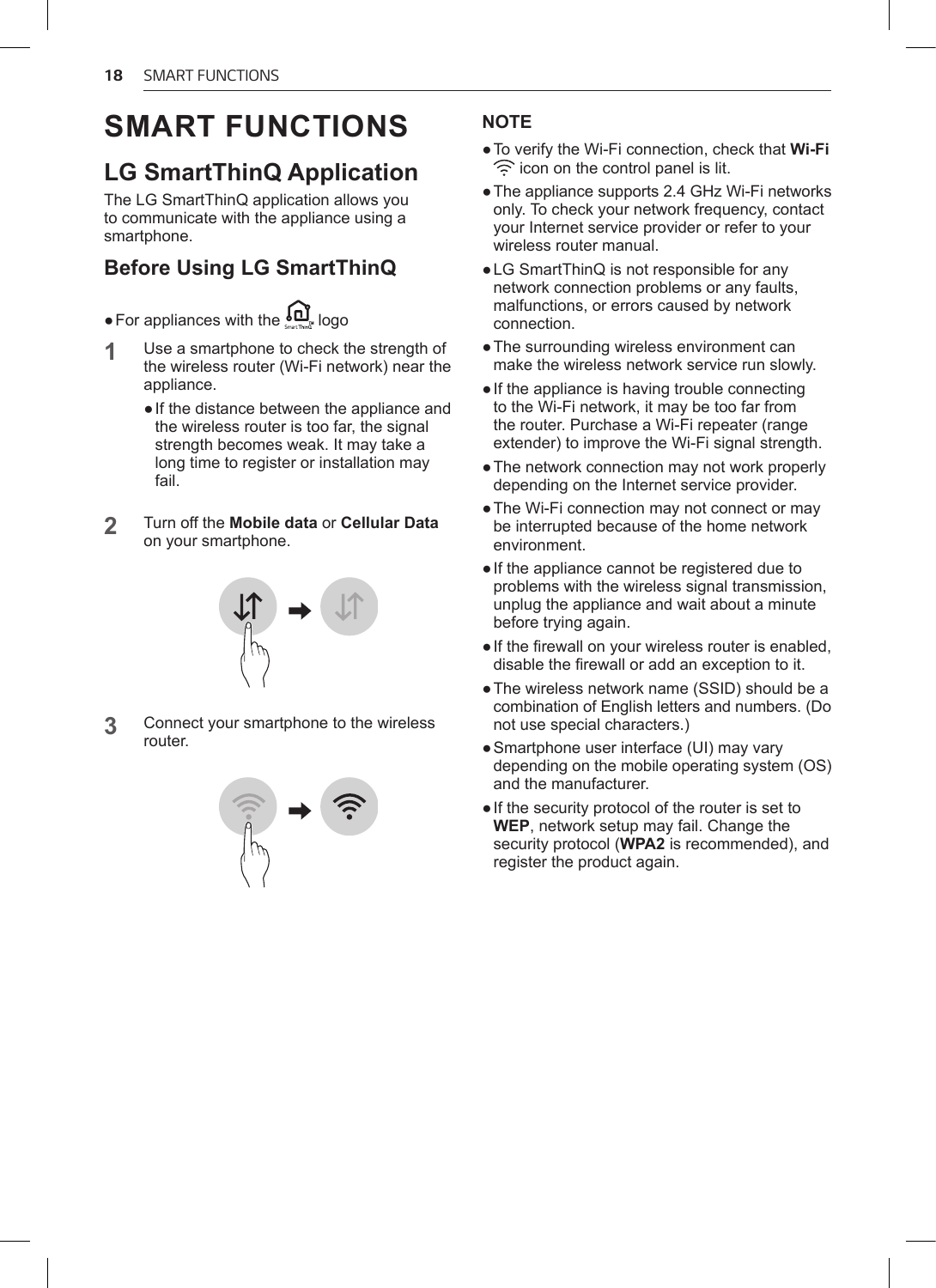## **Installing the LG SmartThinQ Application**

Search for the LG SmartThinQ application from the Google Play Store or Apple App Store on a smartphone. Follow instructions to download and install the application.

## **NOTE**

●If you choose the simple login to access the LG SmartThinQ application, you must go through the appliance registration process each time you change your smartphone or reinstall the application.

## **LG SmartThinQ Application Features**

 $\bullet$  For appliances with the  $\square$  logo

#### **Firmware Update**

Keep the appliance performance updated.

#### **Settings**

Allows you to set various options on the appliance and in the application.

## **NOTE**

- ●If you change your wireless router, your Internet service provider or your password after registering the appliance, delete it from the LG SmartThinQ **Settings** → **Edit Product** and register again.
- ●This information is current at the time of publication. The application is subject to change for product improvement purposes without notice to users.

## **Wireless LAN Module Specifications**

| <b>Model</b>             | LCW-003                                                                            |
|--------------------------|------------------------------------------------------------------------------------|
| Frequency<br>Range       | 2412 to 2462 MHz                                                                   |
| Output<br>Power<br>(Max) | IEEE 802.11 b: 17.56 dBm<br>IEEE 802.11 g : 25.53 dBm<br>IEEE 802.11 n : 25.29 dBm |

**ENGLISH ENGLISH**